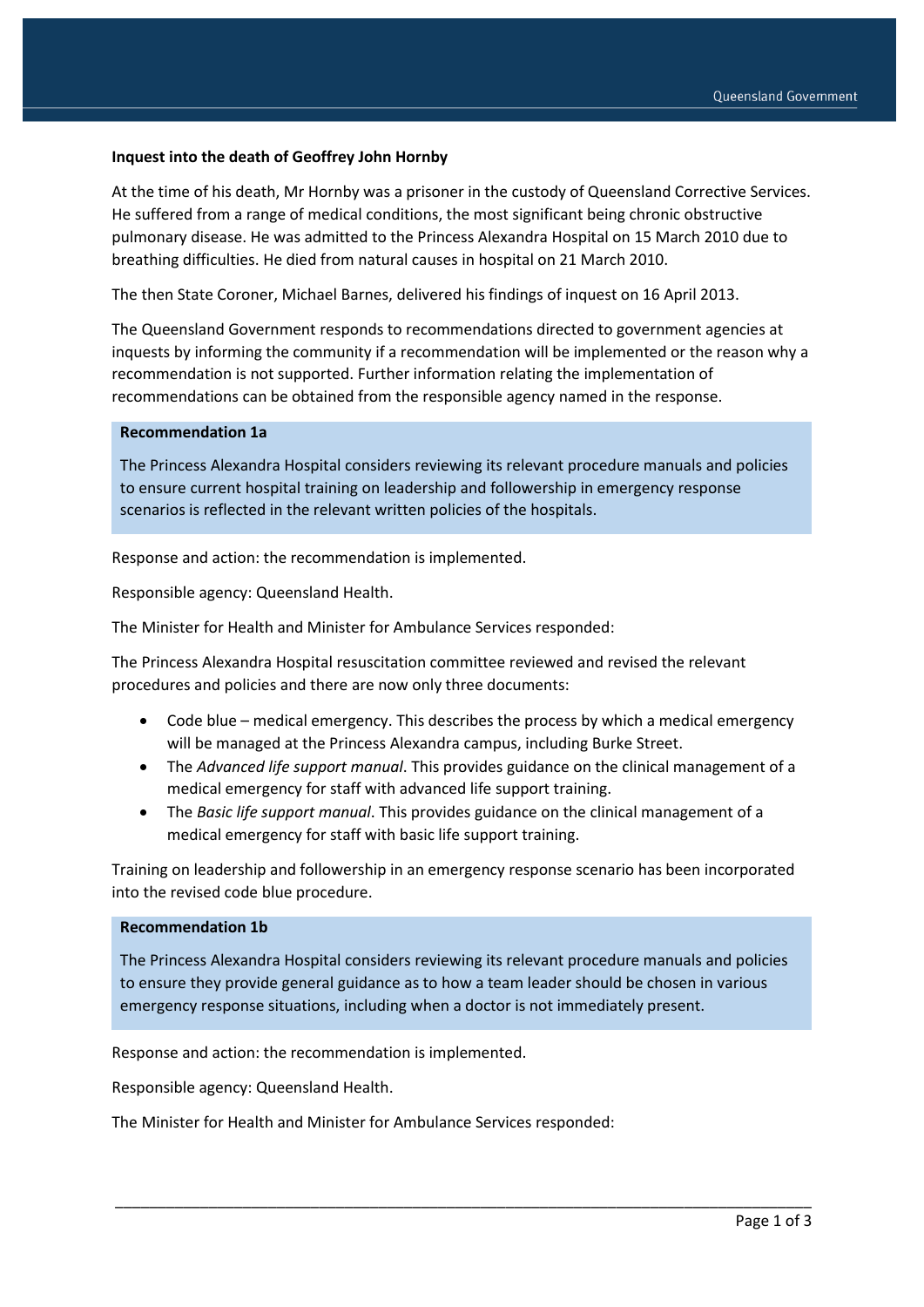The revised code blue procedure incorporates guidance on how to choose a team leader in various emergency situations, including when a doctor is not present.

# **Recommendation 1c**

The Princess Alexandra Hospital considers reviewing its relevant procedure manuals and policies to emphasise the importance of controlling environmental factors such as lighting, where possible, when responding to an emergency situation.

Response and action: the recommendation is implemented.

Responsible agency: Queensland Health.

The Minister for Health and Minister for Ambulance Services responded:

The importance of controlling environmental factors such as lighting, where possible, was incorporated into the advanced life support manual.

### **Recommendation 1d**

The Princess Alexandra Hospital considers reviewing its relevant procedure manuals and policies to ensure they provide guidance to staff involved in an incident resulting in a patient's death about discussion with other witnesses after the event. A balance must be struck between hospital debriefing processes; counselling and grieving; and the administration of justice.

Response and action: the recommendation is implemented.

Responsible agency: Department of Health.

The Minister for Health and Minister for Ambulance Services responded:

Guidance on the appropriateness or otherwise of discussions between potential witnesses after a patient death is included in clinical de-briefing discussions which form part of ongoing education and orientation programs for staff conducted regularly throughout Metro South Hospital and Health Service. Metro South Hospital and Health Service staff also have access to in-house legal counsel for specific advice on these matters if and when required.

#### **Recommendation 2**

The Princess Alexandra Hospital considers introducing scenarios within their training to emphasise the importance of controlling environmental factors such as lighting, where possible, when responding to an emergency situation.

Response and action: the recommendation is implemented.

Responsible agency: Queensland Health.

The Minister for Health and Minister for Ambulance Services responded:

The importance of controlling environmental factors such as lighting, where possible, when responding to an emergency situation, has been incorporated into the advanced life support training.

\_\_\_\_\_\_\_\_\_\_\_\_\_\_\_\_\_\_\_\_\_\_\_\_\_\_\_\_\_\_\_\_\_\_\_\_\_\_\_\_\_\_\_\_\_\_\_\_\_\_\_\_\_\_\_\_\_\_\_\_\_\_\_\_\_\_\_\_\_\_\_\_\_\_\_\_\_\_\_\_\_\_